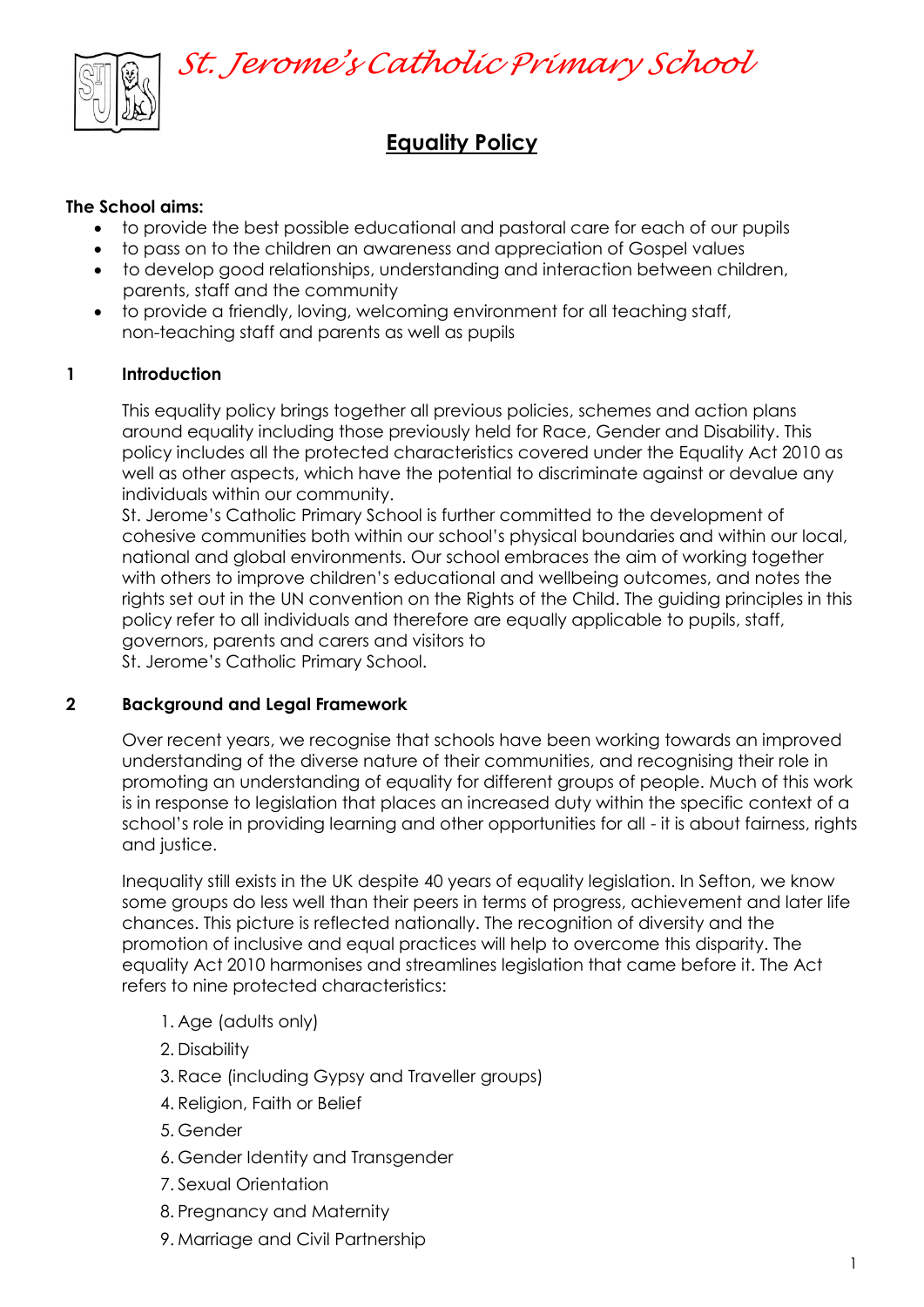Each relates to direct discrimination, discrimination by association, discrimination by perception, indirect discrimination, harassment and victimisation. St. Jerome's Catholic Primary School will seek to achieve positive action in respect of the Act.

# **3 Equality Duty**

St. Jerome's Catholic Primary School recognises the Equality Act 2010 introduced a single Public Sector Equality Duty (PSED) on public bodies including maintained schools and academies. This combined Equality Duty came into effect in April 2011. St. Jerome's Catholic Primary School is mindful that the duty has three main elements. In carrying out their functions, public bodies are required to have due regard to the need to:

- Eliminate unlawful discrimination, harassment and victimisation and other conduct prohibited by the Act;
- Advance equality of opportunity between people who share a protected characteristic and those that do not;
- Foster good relations between people who share a protected characteristic and those that do not.

Having *due regard* means to consciously think about the three aims of the Equality Duty as outlined above. i.e.:

- Decision makers in schools must be aware of the duty to have "due regard" when making a decision or taking an action which may have implications for people with particular protected characteristics.
- Schools should consider equality before and at the time that they develop policies and take decisions, not as an afterthought, and they need to keep it under review on a continuing basis.
- The Equality Duty has to be integrated into the carrying out of the school's functions, and the duty has to be carried out seriously, rigorously and with an open-mind and to recognise it is not a tick box exercise.

Having due regard to the need to *advance equality of opportunity* involves considering the need to:

- Remove or minimise disadvantages suffered by people due to their protected characteristics
- Meet the needs of people with protected characteristics
- Encourage people with protected characteristics to participate in public life or in other activities where their participation is low

*Fostering good relations involves* tackling prejudice and promoting understanding between people who share a protected characteristic and others.

# **4 Specific Duties:**

St. Jerome's Catholic Primary School seeks to foster warm, welcoming and respectful environments, which allow us to question and challenge discrimination and inequality, resolve conflicts peacefully and work and learn free from harassment and violence. We recognise that there are similarities and differences between individuals and groups but we will strive to ensure that our differences do not become barriers to participation, access and learning and to create inclusive processes and practices, where the varying needs of individuals and groups are identified and met. We therefore cannot achieve equality for all by treating everyone the same. We build on our similarities and seek enrichment from our differences and so promote understanding and learning between and towards others to create cohesive communities.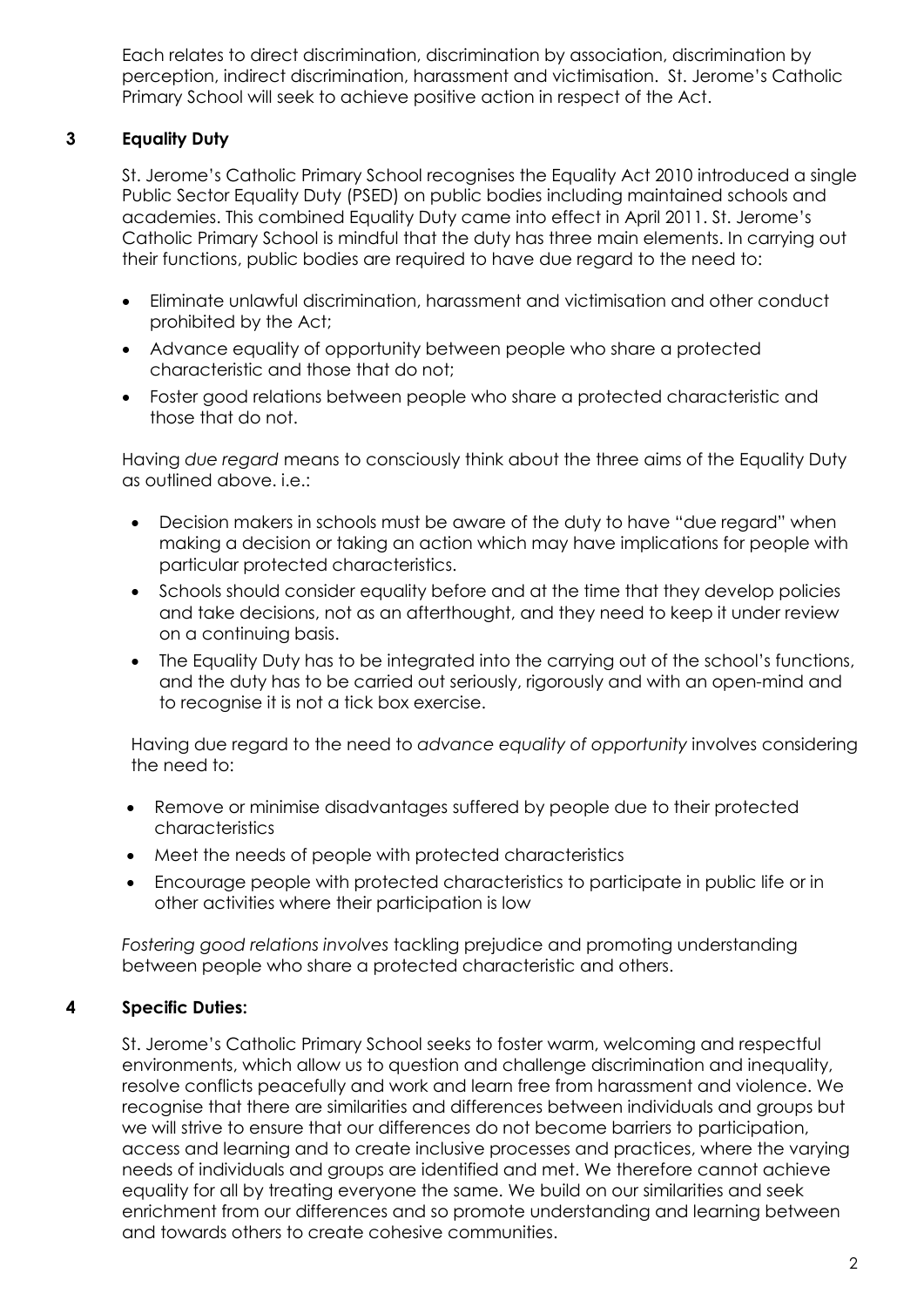# **5 Good Practice:**

We strive to achieve a cohesive community and expect that all children respect one another and behave with respect to one another, and that their parents/carers feel fully engaged in the school. We aim to enhance a wider sense of community locally, as well as in the context of the UK and the world communities. We support the UN Convention on the Rights of the Child, the UN Convention on the rights of people with disabilities, and the Human Rights Act 1998. Through our policies and actions we undertake to ensure that every child and young person is healthy, safe, is able to enjoy and achieve in their learning experience, and is able to contribute to the wider community. We consider it prudent and sensible to maintain the practice of logging racist incidents and reporting them to the Local Authority. We monitor and log incidents that discriminate against children and young people or adults in our school with protected characteristics, e.g. homophobic bullying. We also monitor and log bullying incidents directed towards those with special educational needs.

# **6 Guiding Principles:**

We are guided by eight principles.

### **Principle 1:** *All learners are of equal value*

We see all learners and potential learners, and their parents, carers, of equal value:

- Whether or not they are disabled;
- Whatever their ethnicity, culture, religious affiliation, national origin or national status;
- Whatever their gender or gender identity;
- Whatever their sexual identity.

### **Principle 2:** *We recognise and respect difference*

Treating people equally (Principle 1 above) does not necessarily mean treating them all the same. Policies, procedures and activities must not discriminate but must nevertheless take account of differences of life experience, outlook and background, and in the kinds of barriers people may face, in relation to:

- Disability, so that reasonable adjustments are made;
- Ethnicity, so that different cultural backgrounds and experiences of prejudice are recognised;
- Gender, so that the different experiences of girls and boys, women and men are recognised;
- Sexual identity.

#### **Principle 3:** *We foster positive attitudes and relationships and a shared sense of cohesion and belonging*

Policies, procedure and activities promote:

- Positive attitudes and actions towards disabled people, good relations between disabled and non-disabled people, and an absence of harassment of disabled people;
- Positive interaction, good relations and dialogue between groups and communities different from each other in terms of race, ethnicity, culture, religious affiliation, national origin or national status, and an absence of prejudice related bullying and incidents;
- Mutual respect and good relations between boys and girls, women and men and an absence of homophobic harassment.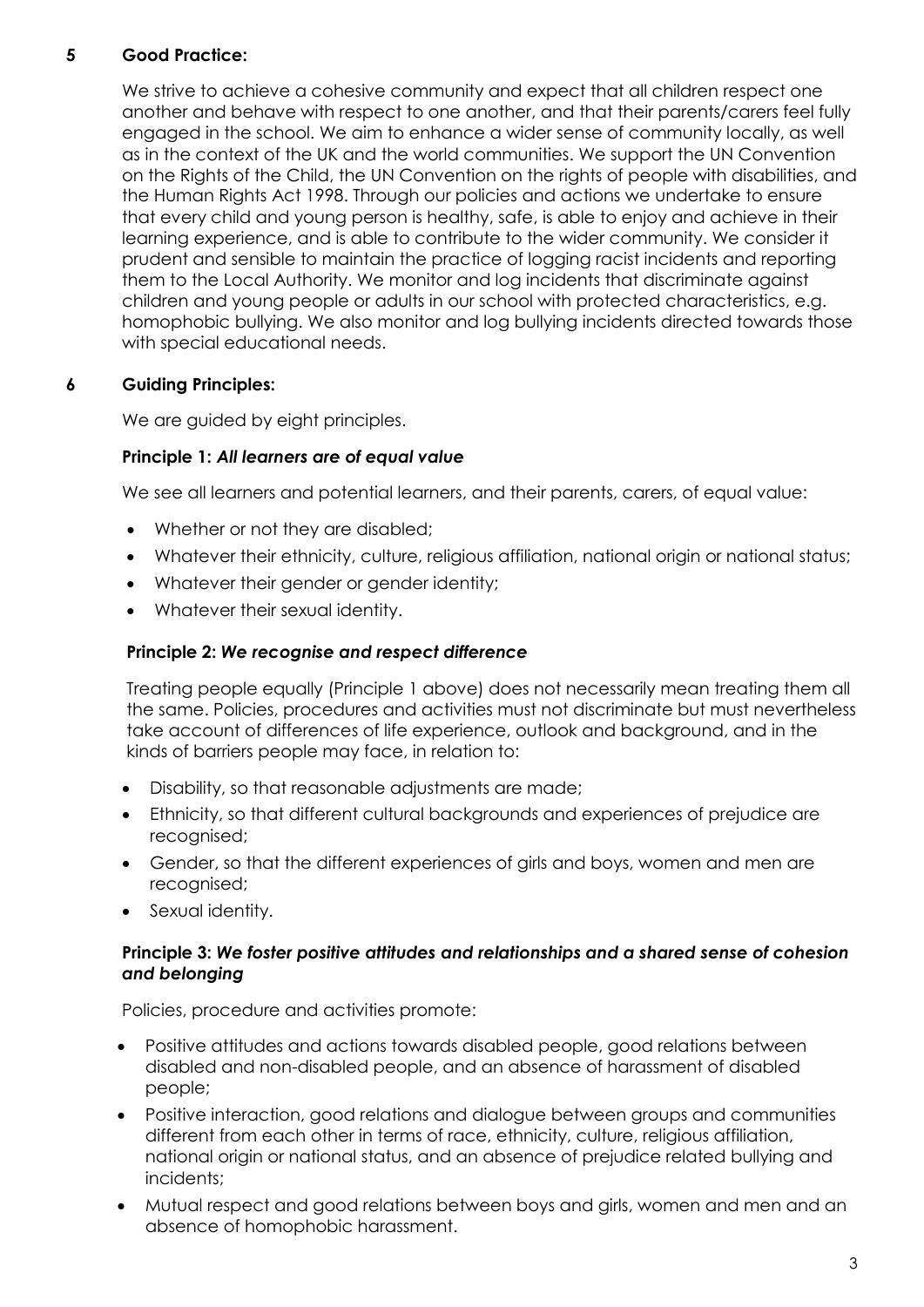#### **Principle 4:** *We observe good equalities practice in staff recruitment, retention and development*

Policies and procedures benefit all employees and potential employees, for example in recruitment and promotion and in continuing professional development:

- Whether or not they are disabled;
- Whatever their race, ethnicity, culture, religious affiliation, national origin or national status;
- Whatever their gender and sexual identity and with full respect for legal rights relating to pregnancy and maternity.

#### **Principle 5:** *We aim to reduce and remove inequalities and barriers that already exist*

In addition to avoiding or minimising possible negative impacts of our policies, we take opportunities to maximise positive impacts by reducing and removing inequalities and barriers that may already exist between:

- Disabled and non-disabled people
- People of different racial, ethnic, cultural and religious backgrounds;
- Girls and boys, women and men;
- Gay people and heterosexual people.

#### **Principle 6:** *We consult and involve widely*

People affected by a policy or activity should be consulted and involved in the design of new policies and in the review of existing ones. Consultation involves all members of the school community including:

- disabled and non-disabled
- people of different racial, ethnic, cultural and religious backgrounds;
- girls and boys, women and men
- gay and heterosexual people.

#### **Principle 7:** *We address prejudice and prejudice related bullying*

We oppose all forms of prejudice, which stand in the way of fulfilling the legal duties listed below:

- prejudices around disability and special educational needs;
- prejudices around racism and xenophobia, including those that are directed against religious groups and communities, for example, anti-Semitism and Islamophobia, and those directed against travellers, migrants, refugees and people seeking asylum;
- prejudice reflecting sexism or homophobia.

#### **Principle 8:** *Society as a whole should benefit*

Policies and activities should benefit society as a whole, both locally and nationally, fostering greater social and community cohesion and greater participation in the public life of:

- disabled and non-disabled people;
- people of different racial, ethnic, cultural or religious backgrounds;
- girls and boys, women and men;
- gay people and heterosexual people.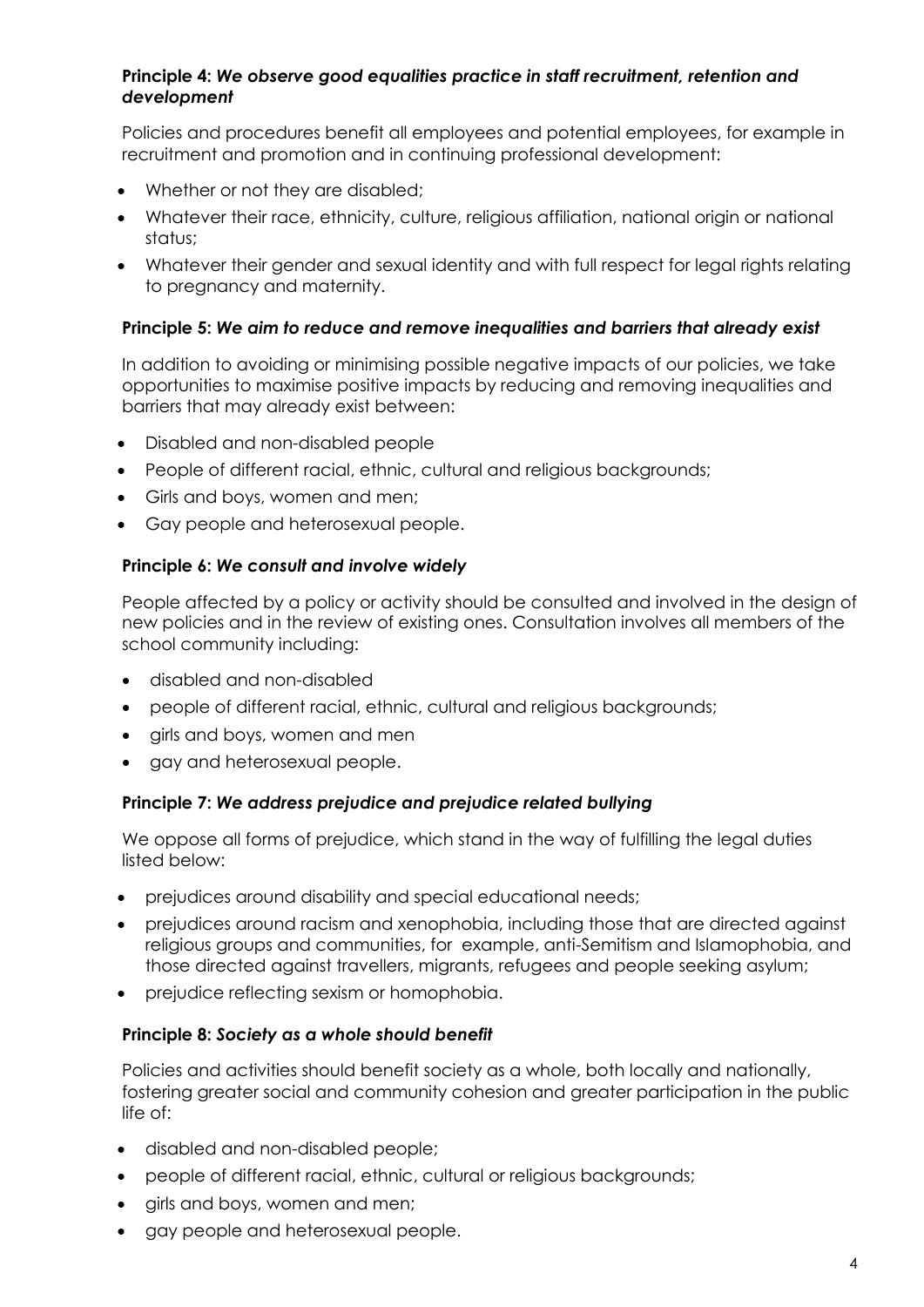# **7 Curriculum:**

Curriculum information will also be evaluated by looking specifically at equality groups and adjustments made as appropriate to ensure that protected characteristic groups are supported positively. All other data relating to whole school monitoring will encompass scrutiny of equality information so that groups are supported positively.

## **8 Staff and Governors:**

Governing Body is responsible for ensuring that the school complies with legislation, and that this policy and its related procedures and action plans are embedded.

A member of the Governing Body has the role of monitoring the implementation of the policy.

The head teacher is responsible for implementing the policy; for ensuring that all staff are aware of their responsibilities and are given appropriate training and support; and, for taking appropriate action in any cases of unlawful discrimination or practices. A senior member of staff has day to day responsibility for coordinating the implementation of this policy.

### *All staff are expected to:*

- adhere to this policy
- promote equality and inclusion in their classroom, amongst pupils, colleagues and with visitors to the school;
- deal with any prejudice related incidents that may occur;
- plan and deliver curricula and lessons that reflect our guiding principles;
- attend appropriate training that enables St. Jerome's Catholic Primary School to keep up to date with equality issues.

#### *All staff and governors are expected to:*

- have access to training and a selection of resources which discuss and explain the concepts of equality, diversity and community cohesion. We value the opportunity to take a holistic approach in fulfilling our equality duties;
- exercise their safeguarding responsibilities in relation to equality matters and ensure that any bullying or challenging of Human Rights is addressed immediately and appropriately.

# *Pupils will:*

- be involved in the development of the policy and understand how it relates to them, appropriate to age and ability;
- be expected to act in accordance with the policy;
- be encouraged to actively support the policy.

# *Parents/Carers will:*

- be encouraged to actively support the policy;
- have access to the policy through a range of different media appropriate to their requirements;
- be encouraged to attend any relevant meetings and activities related to the policy;
- be informed of any incident related to this policy, which could directly affect their child.